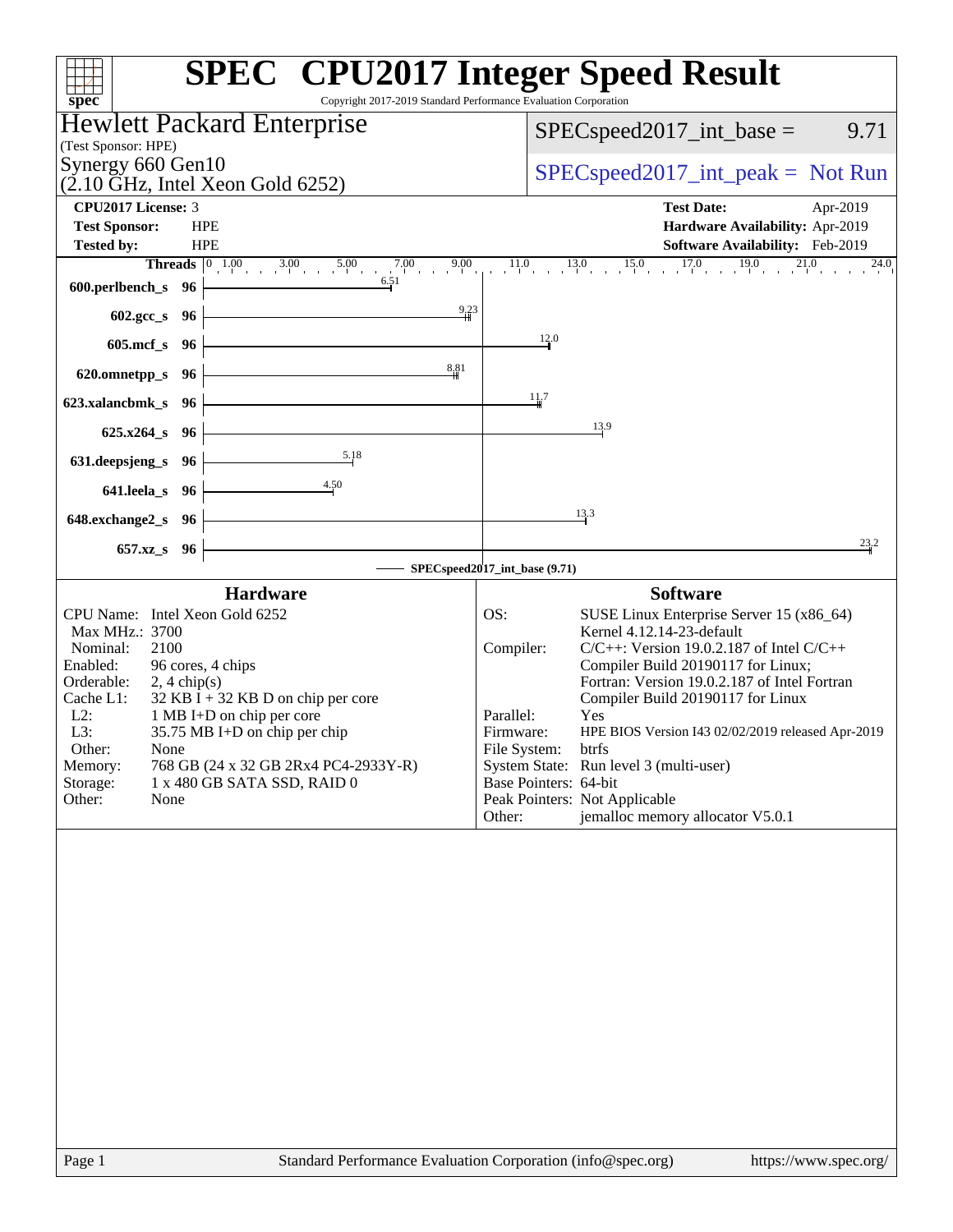

# **[SPEC CPU2017 Integer Speed Result](http://www.spec.org/auto/cpu2017/Docs/result-fields.html#SPECCPU2017IntegerSpeedResult)**

Copyright 2017-2019 Standard Performance Evaluation Corporation

### Hewlett Packard Enterprise

(Test Sponsor: HPE)

(2.10 GHz, Intel Xeon Gold 6252)

 $SPEC speed2017\_int\_base =$  9.71

### Synergy 660 Gen10<br>  $SPEC speed2017\_int\_peak = Not Run$

**[Tested by:](http://www.spec.org/auto/cpu2017/Docs/result-fields.html#Testedby)** HPE **[Software Availability:](http://www.spec.org/auto/cpu2017/Docs/result-fields.html#SoftwareAvailability)** Feb-2019

**[CPU2017 License:](http://www.spec.org/auto/cpu2017/Docs/result-fields.html#CPU2017License)** 3 **[Test Date:](http://www.spec.org/auto/cpu2017/Docs/result-fields.html#TestDate)** Apr-2019 **[Test Sponsor:](http://www.spec.org/auto/cpu2017/Docs/result-fields.html#TestSponsor)** HPE **[Hardware Availability:](http://www.spec.org/auto/cpu2017/Docs/result-fields.html#HardwareAvailability)** Apr-2019

### **[Results Table](http://www.spec.org/auto/cpu2017/Docs/result-fields.html#ResultsTable)**

|                            | <b>Base</b>    |                |              |                |             | <b>Peak</b>    |       |                |                |              |                |              |                |              |
|----------------------------|----------------|----------------|--------------|----------------|-------------|----------------|-------|----------------|----------------|--------------|----------------|--------------|----------------|--------------|
| <b>Benchmark</b>           | <b>Threads</b> | <b>Seconds</b> | <b>Ratio</b> | <b>Seconds</b> | Ratio       | <b>Seconds</b> | Ratio | <b>Threads</b> | <b>Seconds</b> | <b>Ratio</b> | <b>Seconds</b> | <b>Ratio</b> | <b>Seconds</b> | <b>Ratio</b> |
| 600.perlbench_s            | 96             | 273            | 6.50         | 272            | 6.53        | 273            | 6.51  |                |                |              |                |              |                |              |
| $602.\text{gcc}\_\text{s}$ | 96             | 429            | 9.29         | 436            | 9.12        | 431            | 9.23  |                |                |              |                |              |                |              |
| $605$ .mcf s               | 96             | 392            | 12.0         | 394            | 12.0        | 392            | 12.0  |                |                |              |                |              |                |              |
| 620.omnetpp_s              | 96             | 184            | 8.87         | 185            | 8.81        | 187            | 8.71  |                |                |              |                |              |                |              |
| 623.xalancbmk s            | 96             | 122            | 11.6         | 121            | <b>11.7</b> | 121            | 11.7  |                |                |              |                |              |                |              |
| 625.x264 s                 | 96             | 127            | 13.9         | 127            | 13.9        | 127            | 13.9  |                |                |              |                |              |                |              |
| 631.deepsjeng_s            | 96             | 277            | 5.18         | 277            | 5.18        | 276            | 5.18  |                |                |              |                |              |                |              |
| 641.leela s                | 96             | 379            | 4.51         | 379            | 4.50        | 379            | 4.50  |                |                |              |                |              |                |              |
| 648.exchange2_s            | 96             | 221            | 13.3         | 221            | 13.3        | 221            | 13.3  |                |                |              |                |              |                |              |
| $657.xz$ s                 | 96             | 267            | 23.2         | 266            | 23.2        | 267            | 23.2  |                |                |              |                |              |                |              |
| $SPECspeed2017$ int base = |                |                | 9.71         |                |             |                |       |                |                |              |                |              |                |              |

**[SPECspeed2017\\_int\\_peak =](http://www.spec.org/auto/cpu2017/Docs/result-fields.html#SPECspeed2017intpeak) Not Run**

Results appear in the [order in which they were run.](http://www.spec.org/auto/cpu2017/Docs/result-fields.html#RunOrder) Bold underlined text [indicates a median measurement.](http://www.spec.org/auto/cpu2017/Docs/result-fields.html#Median)

### **[Operating System Notes](http://www.spec.org/auto/cpu2017/Docs/result-fields.html#OperatingSystemNotes)**

 Stack size set to unlimited using "ulimit -s unlimited" Transparent Huge Pages enabled by default Prior to runcpu invocation Filesystem page cache synced and cleared with: sync; echo 3> /proc/sys/vm/drop\_caches

### **[General Notes](http://www.spec.org/auto/cpu2017/Docs/result-fields.html#GeneralNotes)**

Environment variables set by runcpu before the start of the run: KMP\_AFFINITY = "granularity=fine,compact" LD\_LIBRARY\_PATH = "/home/cpu2017\_u2/lib/ia32:/home/cpu2017\_u2/lib/intel64: /home/cpu2017\_u2/je5.0.1-32:/home/cpu2017\_u2/je5.0.1-64" OMP\_STACKSIZE = "192M" Binaries compiled on a system with 1x Intel Core i9-7900X CPU + 32GB RAM memory using Redhat Enterprise Linux 7.5 NA: The test sponsor attests, as of date of publication, that CVE-2017-5754 (Meltdown) is mitigated in the system as tested and documented. Yes: The test sponsor attests, as of date of publication, that CVE-2017-5753 (Spectre variant 1) is mitigated in the system as tested and documented. Yes: The test sponsor attests, as of date of publication, that CVE-2017-5715 (Spectre variant 2) is mitigated in the system as tested and documented. jemalloc, a general purpose malloc implementation built with the RedHat Enterprise 7.5, and the system compiler gcc 4.8.5 sources available from jemalloc.net or<https://github.com/jemalloc/jemalloc/releases>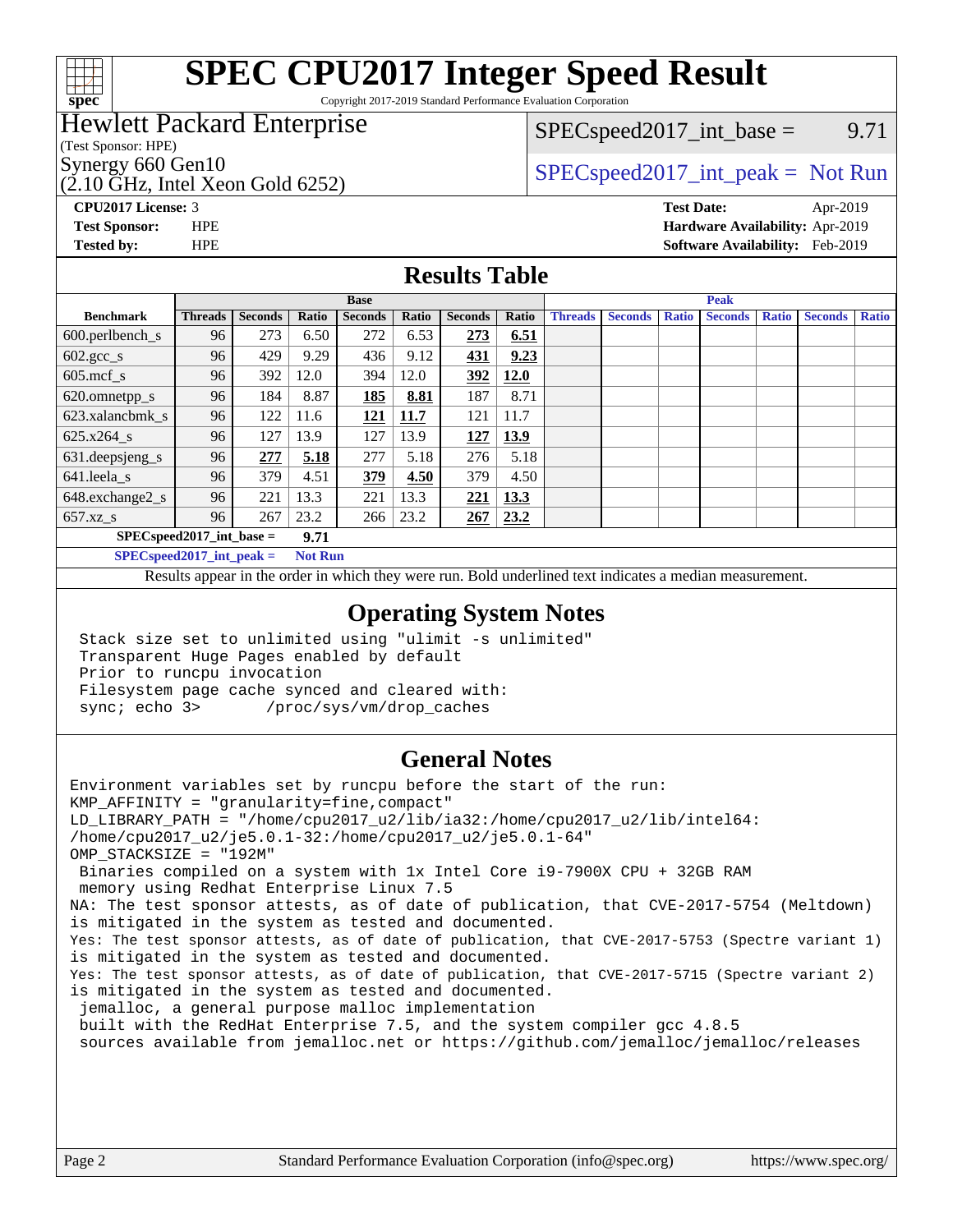#### **[SPEC CPU2017 Integer Speed Result](http://www.spec.org/auto/cpu2017/Docs/result-fields.html#SPECCPU2017IntegerSpeedResult)**  $+\!\!+\!\!$ **[spec](http://www.spec.org/)** Copyright 2017-2019 Standard Performance Evaluation Corporation Hewlett Packard Enterprise  $SPEC speed2017\_int\_base =$  9.71 (Test Sponsor: HPE) Synergy 660 Gen10  $SPEC speed2017\_int\_peak = Not Run$ (2.10 GHz, Intel Xeon Gold 6252) **[CPU2017 License:](http://www.spec.org/auto/cpu2017/Docs/result-fields.html#CPU2017License)** 3 **[Test Date:](http://www.spec.org/auto/cpu2017/Docs/result-fields.html#TestDate)** Apr-2019 **[Test Sponsor:](http://www.spec.org/auto/cpu2017/Docs/result-fields.html#TestSponsor)** HPE **[Hardware Availability:](http://www.spec.org/auto/cpu2017/Docs/result-fields.html#HardwareAvailability)** Apr-2019 **[Tested by:](http://www.spec.org/auto/cpu2017/Docs/result-fields.html#Testedby)** HPE **[Software Availability:](http://www.spec.org/auto/cpu2017/Docs/result-fields.html#SoftwareAvailability)** Feb-2019 **[Platform Notes](http://www.spec.org/auto/cpu2017/Docs/result-fields.html#PlatformNotes)** BIOS Configuration: Hyper-Threading set to Disabled Thermal Configuration set to Maximum Cooling Memory Patrol Scrubbing set to Disabled LLC Prefetch set to Enabled LLC Dead Line Allocation set to Disabled Enhanced Processor Performance set to Enabled Workload Profile set to General Peak Frequency Compute Minimum Processor Idle Power Core C-State set to C1E State Energy/Performance Bias set to Balanced Power Workload Profile set to Custom Numa Group Size Optimization set to Flat Advanced Memory Protection set to Advanced ECC Sysinfo program /home/cpu2017\_u2/bin/sysinfo Rev: r5974 of 2018-05-19 9bcde8f2999c33d61f64985e45859ea9 running on sy660-gen10 Thu Apr 18 03:47:19 2019 SUT (System Under Test) info as seen by some common utilities. For more information on this section, see <https://www.spec.org/cpu2017/Docs/config.html#sysinfo> From /proc/cpuinfo model name : Intel(R) Xeon(R) Gold 6252 CPU @ 2.10GHz 4 "physical id"s (chips) 96 "processors" cores, siblings (Caution: counting these is hw and system dependent. The following excerpts from /proc/cpuinfo might not be reliable. Use with caution.) cpu cores : 24 siblings : 24 physical 0: cores 0 1 2 3 4 5 6 9 10 11 12 13 16 17 18 19 20 21 24 25 26 27 28 29 physical 1: cores 0 1 2 3 4 5 6 8 9 10 11 12 13 16 17 18 19 20 21 25 26 27 28 29 physical 2: cores 0 1 2 3 4 5 6 8 9 10 11 12 13 16 17 18 19 20 21 25 26 27 28 29 physical 3: cores 0 1 2 3 4 5 6 8 9 10 11 12 13 16 17 18 19 20 21 25 26 27 28 29 From lscpu: Architecture: x86\_64 CPU op-mode(s): 32-bit, 64-bit Byte Order: Little Endian CPU(s): 96 On-line CPU(s) list: 0-95 Thread(s) per core: 1 Core(s) per socket: 24 Socket(s): 4 NUMA node(s): 4 Vendor ID: GenuineIntel CPU family: 6 Model: 85

**(Continued on next page)**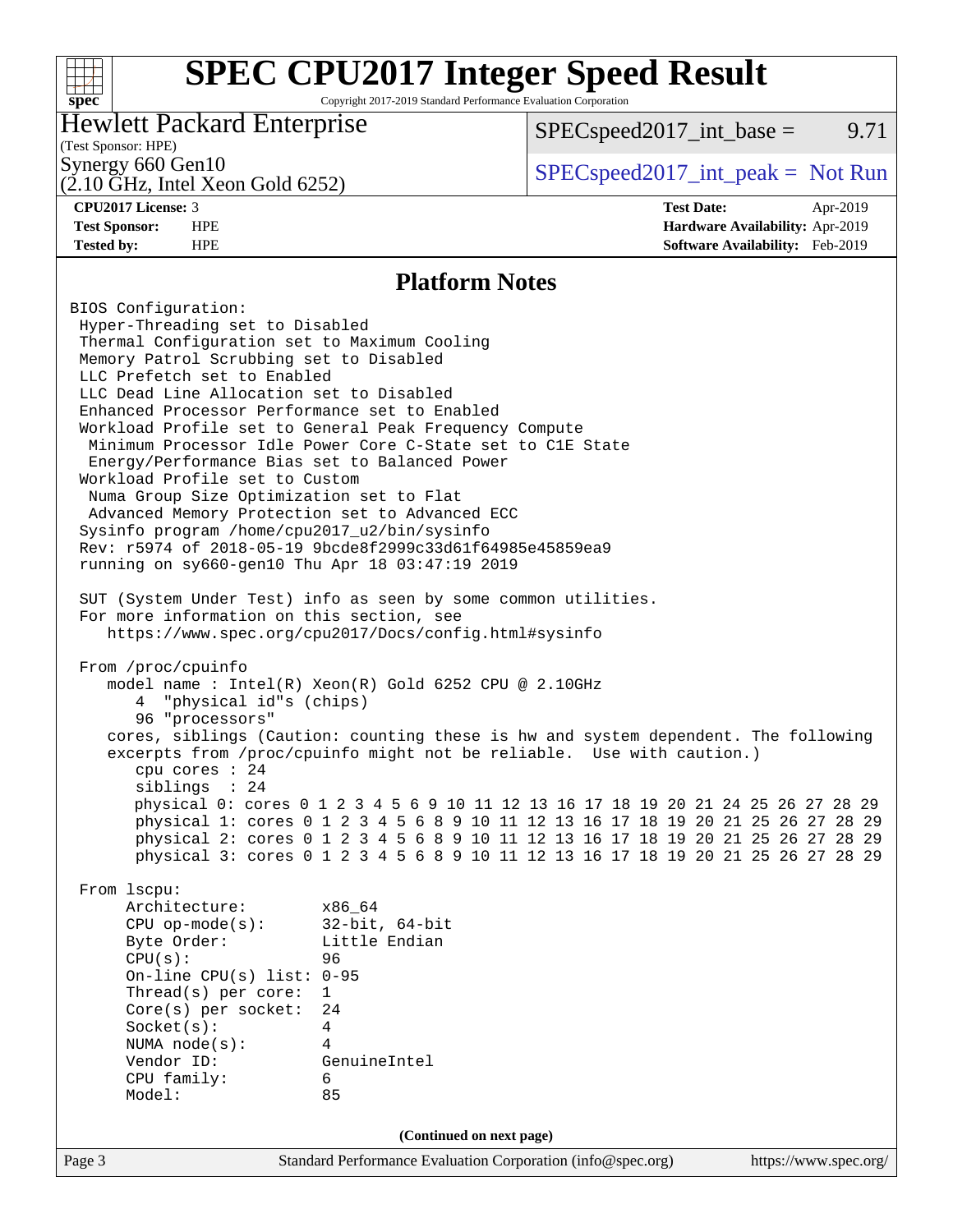### $+\ +$ **[spec](http://www.spec.org/)**

# **[SPEC CPU2017 Integer Speed Result](http://www.spec.org/auto/cpu2017/Docs/result-fields.html#SPECCPU2017IntegerSpeedResult)**

Copyright 2017-2019 Standard Performance Evaluation Corporation

### Hewlett Packard Enterprise

 $SPECspeed2017\_int\_base =$  9.71

(Test Sponsor: HPE)<br>Synergy 660 Gen10

 $SPECspeed2017\_int\_peak = Not Run$ 

## $(2.10 \text{ GHz}, \text{Intel Xeon Gold } 6252)$

#### **[CPU2017 License:](http://www.spec.org/auto/cpu2017/Docs/result-fields.html#CPU2017License)** 3 **[Test Date:](http://www.spec.org/auto/cpu2017/Docs/result-fields.html#TestDate)** Apr-2019 **[Test Sponsor:](http://www.spec.org/auto/cpu2017/Docs/result-fields.html#TestSponsor)** HPE **[Hardware Availability:](http://www.spec.org/auto/cpu2017/Docs/result-fields.html#HardwareAvailability)** Apr-2019 **[Tested by:](http://www.spec.org/auto/cpu2017/Docs/result-fields.html#Testedby)** HPE **[Software Availability:](http://www.spec.org/auto/cpu2017/Docs/result-fields.html#SoftwareAvailability)** Feb-2019

### **[Platform Notes \(Continued\)](http://www.spec.org/auto/cpu2017/Docs/result-fields.html#PlatformNotes)**

|                                                                                      | 1 iailyi in 1 voics (Continueu)                               |  |                          |  |  |  |  |  |                       |
|--------------------------------------------------------------------------------------|---------------------------------------------------------------|--|--------------------------|--|--|--|--|--|-----------------------|
| Model name:                                                                          | $Intel(R) Xeon(R) Gold 6252 CPU @ 2.10GHz$                    |  |                          |  |  |  |  |  |                       |
| Stepping:                                                                            | 7                                                             |  |                          |  |  |  |  |  |                       |
| CPU MHz:                                                                             | 2100.000                                                      |  |                          |  |  |  |  |  |                       |
| BogoMIPS:                                                                            | 4200.00                                                       |  |                          |  |  |  |  |  |                       |
| Virtualization:                                                                      | $VT - x$                                                      |  |                          |  |  |  |  |  |                       |
| Lld cache:                                                                           | 32K                                                           |  |                          |  |  |  |  |  |                       |
| Lli cache:                                                                           | 32K                                                           |  |                          |  |  |  |  |  |                       |
| $L2$ cache:                                                                          | 1024K                                                         |  |                          |  |  |  |  |  |                       |
| L3 cache:                                                                            | 36608K                                                        |  |                          |  |  |  |  |  |                       |
| NUMA node0 CPU(s):                                                                   | $0 - 23$                                                      |  |                          |  |  |  |  |  |                       |
| NUMA nodel CPU(s):                                                                   | $24 - 47$                                                     |  |                          |  |  |  |  |  |                       |
| NUMA $node2$ $CPU(s):$                                                               | $48 - 71$                                                     |  |                          |  |  |  |  |  |                       |
| NUMA node3 CPU(s):                                                                   | $72 - 95$                                                     |  |                          |  |  |  |  |  |                       |
| Flags:                                                                               | fpu vme de pse tsc msr pae mce cx8 apic sep mtrr pge mca cmov |  |                          |  |  |  |  |  |                       |
| pat pse36 clflush dts acpi mmx fxsr sse sse2 ss ht tm pbe syscall nx pdpelgb rdtscp  |                                                               |  |                          |  |  |  |  |  |                       |
| lm constant_tsc art arch_perfmon pebs bts rep_good nopl xtopology nonstop_tsc cpuid  |                                                               |  |                          |  |  |  |  |  |                       |
| aperfmperf tsc_known_freq pni pclmulqdq dtes64 monitor ds_cpl vmx smx est tm2 ssse3  |                                                               |  |                          |  |  |  |  |  |                       |
| sdbg fma cx16 xtpr pdcm pcid dca sse4_1 sse4_2 x2apic movbe popcnt                   |                                                               |  |                          |  |  |  |  |  |                       |
| tsc_deadline_timer aes xsave avx f16c rdrand lahf_lm abm 3dnowprefetch cpuid_fault   |                                                               |  |                          |  |  |  |  |  |                       |
| epb cat_13 cdp_13 invpcid_single intel_ppin mba tpr_shadow vnmi flexpriority ept     |                                                               |  |                          |  |  |  |  |  |                       |
| vpid fsgsbase tsc_adjust bmil hle avx2 smep bmi2 erms invpcid rtm cqm mpx rdt_a      |                                                               |  |                          |  |  |  |  |  |                       |
| avx512f avx512dq rdseed adx smap clflushopt clwb intel_pt avx512cd avx512bw avx512vl |                                                               |  |                          |  |  |  |  |  |                       |
| xsaveopt xsavec xgetbvl xsaves cqm_llc cqm_occup_llc cqm_mbm_total cqm_mbm_local     |                                                               |  |                          |  |  |  |  |  |                       |
| ibpb ibrs stibp dtherm ida arat pln pts pku ospke avx512_vnni arch_capabilities ssbd |                                                               |  |                          |  |  |  |  |  |                       |
|                                                                                      |                                                               |  |                          |  |  |  |  |  |                       |
| /proc/cpuinfo cache data                                                             |                                                               |  |                          |  |  |  |  |  |                       |
| cache size : 36608 KB                                                                |                                                               |  |                          |  |  |  |  |  |                       |
|                                                                                      |                                                               |  |                          |  |  |  |  |  |                       |
| From numactl --hardware WARNING: a numactl 'node' might or might not correspond to a |                                                               |  |                          |  |  |  |  |  |                       |
| physical chip.                                                                       |                                                               |  |                          |  |  |  |  |  |                       |
| $available: 4 nodes (0-3)$                                                           |                                                               |  |                          |  |  |  |  |  |                       |
| node 0 cpus: 0 1 2 3 4 5 6 7 8 9 10 11 12 13 14 15 16 17 18 19 20 21 22 23           |                                                               |  |                          |  |  |  |  |  |                       |
| node 0 size: 193044 MB                                                               |                                                               |  |                          |  |  |  |  |  |                       |
| node 0 free: 192439 MB                                                               |                                                               |  |                          |  |  |  |  |  |                       |
| node 1 cpus: 24 25 26 27 28 29 30 31 32 33 34 35 36 37 38 39 40 41 42 43 44 45 46 47 |                                                               |  |                          |  |  |  |  |  |                       |
| node 1 size: 193531 MB                                                               |                                                               |  |                          |  |  |  |  |  |                       |
| node 1 free: 193259 MB                                                               |                                                               |  |                          |  |  |  |  |  |                       |
|                                                                                      |                                                               |  |                          |  |  |  |  |  |                       |
| node 2 cpus: 48 49 50 51 52 53 54 55 56 57 58 59 60 61 62 63 64 65 66 67 68 69 70 71 |                                                               |  |                          |  |  |  |  |  |                       |
| node 2 size: 193531 MB                                                               |                                                               |  |                          |  |  |  |  |  |                       |
| node 2 free: 193330 MB                                                               |                                                               |  |                          |  |  |  |  |  |                       |
| node 3 cpus: 72 73 74 75 76 77 78 79 80 81 82 83 84 85 86 87 88 89 90 91 92 93 94 95 |                                                               |  |                          |  |  |  |  |  |                       |
| node 3 size: 193292 MB                                                               |                                                               |  |                          |  |  |  |  |  |                       |
| node 3 free: 193107 MB                                                               |                                                               |  |                          |  |  |  |  |  |                       |
| node distances:                                                                      |                                                               |  |                          |  |  |  |  |  |                       |
| node<br>$\mathbf{1}$<br>3<br>0<br>2                                                  |                                                               |  |                          |  |  |  |  |  |                       |
| 21<br>0:<br>10<br>21<br>21                                                           |                                                               |  |                          |  |  |  |  |  |                       |
| 1:<br>$10$<br>21<br>21<br>21                                                         |                                                               |  |                          |  |  |  |  |  |                       |
|                                                                                      |                                                               |  |                          |  |  |  |  |  |                       |
|                                                                                      |                                                               |  | (Continued on next page) |  |  |  |  |  |                       |
| Page 4                                                                               | Standard Performance Evaluation Corporation (info@spec.org)   |  |                          |  |  |  |  |  | https://www.spec.org/ |
|                                                                                      |                                                               |  |                          |  |  |  |  |  |                       |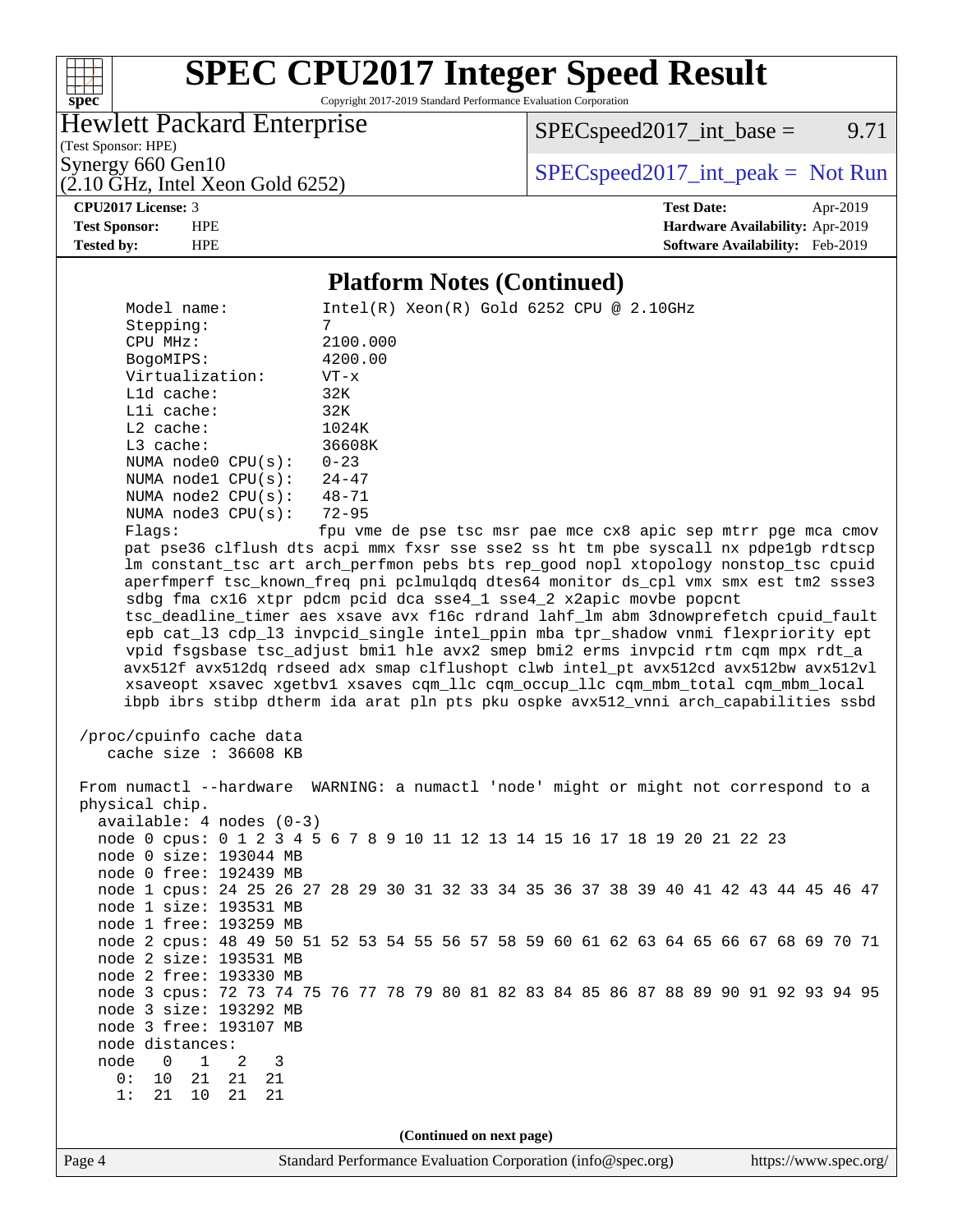| <b>SPEC CPU2017 Integer Speed Result</b><br>Copyright 2017-2019 Standard Performance Evaluation Corporation<br>$spec^*$                                                                                                                                                                                                                                                                                                                                          |                                                                                                     |
|------------------------------------------------------------------------------------------------------------------------------------------------------------------------------------------------------------------------------------------------------------------------------------------------------------------------------------------------------------------------------------------------------------------------------------------------------------------|-----------------------------------------------------------------------------------------------------|
| <b>Hewlett Packard Enterprise</b><br>(Test Sponsor: HPE)                                                                                                                                                                                                                                                                                                                                                                                                         | $SPEC speed2017\_int\_base =$<br>9.71                                                               |
| Synergy 660 Gen10<br>$(2.10 \text{ GHz}, \text{Intel Xeon Gold } 6252)$                                                                                                                                                                                                                                                                                                                                                                                          | $SPEC speed2017\_int\_peak = Not Run$                                                               |
| CPU2017 License: 3<br><b>Test Sponsor:</b><br><b>HPE</b><br><b>HPE</b><br><b>Tested by:</b>                                                                                                                                                                                                                                                                                                                                                                      | <b>Test Date:</b><br>Apr-2019<br>Hardware Availability: Apr-2019<br>Software Availability: Feb-2019 |
| <b>Platform Notes (Continued)</b>                                                                                                                                                                                                                                                                                                                                                                                                                                |                                                                                                     |
| 2:<br>21   21<br>10<br>21<br>3:<br>21<br>21<br>21<br>10                                                                                                                                                                                                                                                                                                                                                                                                          |                                                                                                     |
| From /proc/meminfo<br>MemTotal:<br>791961784 kB<br>HugePages_Total:<br>0<br>Hugepagesize:<br>2048 kB                                                                                                                                                                                                                                                                                                                                                             |                                                                                                     |
| From /etc/*release* /etc/*version*<br>os-release:<br>NAME="SLES"<br>VERSION="15"<br>VERSION ID="15"<br>PRETTY_NAME="SUSE Linux Enterprise Server 15"<br>ID="sles"<br>ID LIKE="suse"<br>ANSI COLOR="0;32"<br>CPE_NAME="cpe:/o:suse:sles:15"                                                                                                                                                                                                                       |                                                                                                     |
| uname $-a$ :<br>Linux sy660-gen10 4.12.14-23-default #1 SMP Tue May 29 21:04:44 UTC 2018 (cd0437b)<br>x86_64 x86_64 x86_64 GNU/Linux                                                                                                                                                                                                                                                                                                                             |                                                                                                     |
| Kernel self-reported vulnerability status:                                                                                                                                                                                                                                                                                                                                                                                                                       |                                                                                                     |
| CVE-2017-5754 (Meltdown):<br>Not affected<br>CVE-2017-5753 (Spectre variant 1): Mitigation: __user pointer sanitization<br>CVE-2017-5715 (Spectre variant 2): Mitigation: Indirect Branch Restricted Speculation,<br>IBPB, IBRS FW                                                                                                                                                                                                                               |                                                                                                     |
| run-level 3 Apr 18 03:46                                                                                                                                                                                                                                                                                                                                                                                                                                         |                                                                                                     |
| SPEC is set to: /home/cpu2017_u2<br>Size Used Avail Use% Mounted on<br>Filesystem<br>Type<br>/dev/sdb2<br>btrfs 445G 110G 335G 25% / home                                                                                                                                                                                                                                                                                                                        |                                                                                                     |
| Additional information from dmidecode follows. WARNING: Use caution when you interpret<br>this section. The 'dmidecode' program reads system data which is "intended to allow<br>hardware to be accurately determined", but the intent may not be met, as there are<br>frequent changes to hardware, firmware, and the "DMTF SMBIOS" standard.<br>BIOS HPE 143 02/02/2019<br>Memory:<br>24x UNKNOWN NOT AVAILABLE<br>24x UNKNOWN NOT AVAILABLE 32 GB 2 rank 2933 |                                                                                                     |
| (End of data from sysinfo program)                                                                                                                                                                                                                                                                                                                                                                                                                               |                                                                                                     |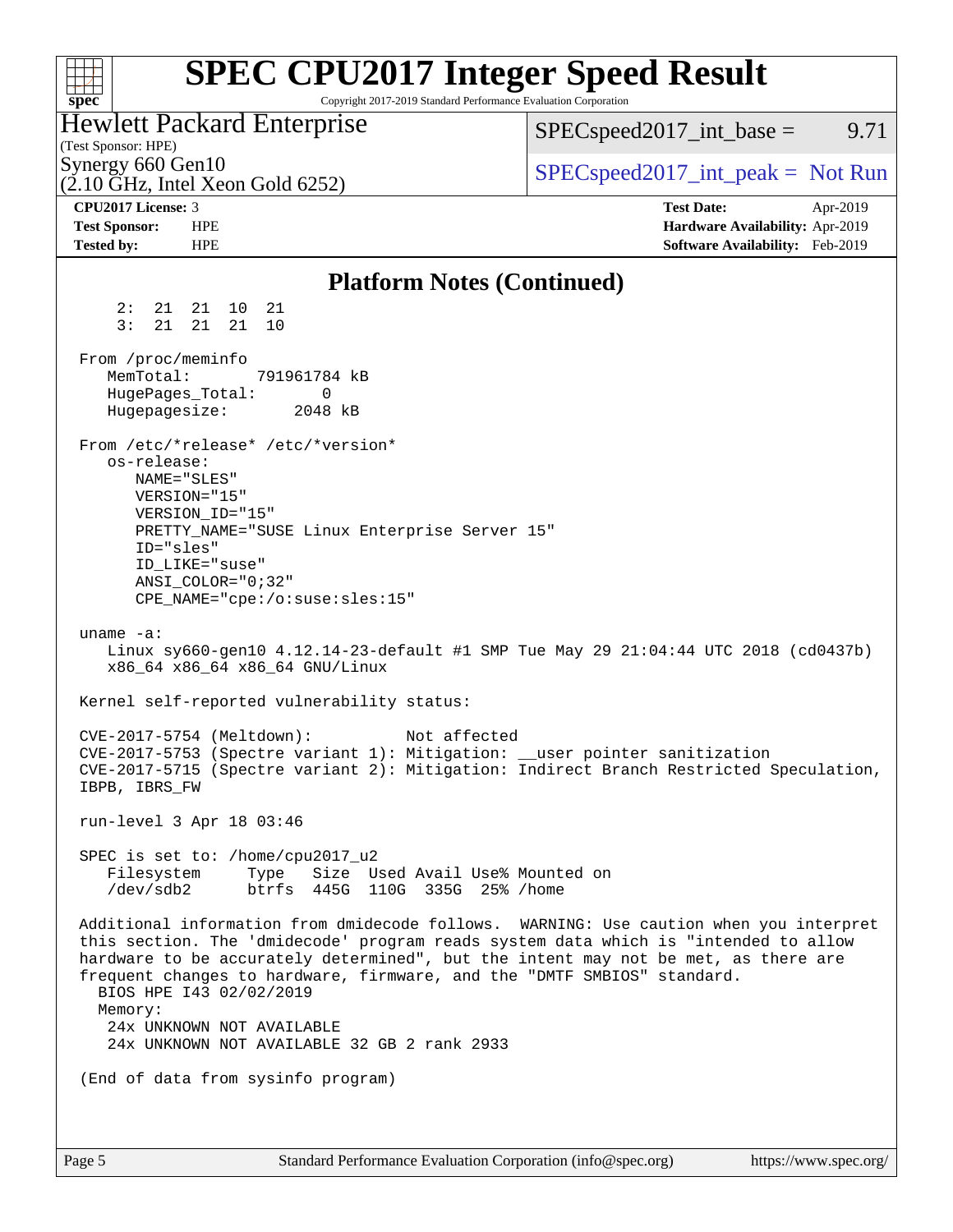|  | spe | C |  |
|--|-----|---|--|

# **[SPEC CPU2017 Integer Speed Result](http://www.spec.org/auto/cpu2017/Docs/result-fields.html#SPECCPU2017IntegerSpeedResult)**

Copyright 2017-2019 Standard Performance Evaluation Corporation

### Hewlett Packard Enterprise

 $SPEC speed2017\_int\_base =$  9.71

(Test Sponsor: HPE)

 $(2.10 \text{ GHz}, \text{Intel Xeon Gold } 6252)$ 

Synergy 660 Gen10<br>  $SPEC speed2017\_int\_peak = Not Run$ 

**[Tested by:](http://www.spec.org/auto/cpu2017/Docs/result-fields.html#Testedby)** HPE **[Software Availability:](http://www.spec.org/auto/cpu2017/Docs/result-fields.html#SoftwareAvailability)** Feb-2019

**[CPU2017 License:](http://www.spec.org/auto/cpu2017/Docs/result-fields.html#CPU2017License)** 3 **[Test Date:](http://www.spec.org/auto/cpu2017/Docs/result-fields.html#TestDate)** Apr-2019 **[Test Sponsor:](http://www.spec.org/auto/cpu2017/Docs/result-fields.html#TestSponsor)** HPE **[Hardware Availability:](http://www.spec.org/auto/cpu2017/Docs/result-fields.html#HardwareAvailability)** Apr-2019

### **[Compiler Version Notes](http://www.spec.org/auto/cpu2017/Docs/result-fields.html#CompilerVersionNotes)**

### **[Base Compiler Invocation](http://www.spec.org/auto/cpu2017/Docs/result-fields.html#BaseCompilerInvocation)**

[C benchmarks](http://www.spec.org/auto/cpu2017/Docs/result-fields.html#Cbenchmarks): [icc -m64 -std=c11](http://www.spec.org/cpu2017/results/res2019q2/cpu2017-20190430-13487.flags.html#user_CCbase_intel_icc_64bit_c11_33ee0cdaae7deeeab2a9725423ba97205ce30f63b9926c2519791662299b76a0318f32ddfffdc46587804de3178b4f9328c46fa7c2b0cd779d7a61945c91cd35)

[C++ benchmarks:](http://www.spec.org/auto/cpu2017/Docs/result-fields.html#CXXbenchmarks) [icpc -m64](http://www.spec.org/cpu2017/results/res2019q2/cpu2017-20190430-13487.flags.html#user_CXXbase_intel_icpc_64bit_4ecb2543ae3f1412ef961e0650ca070fec7b7afdcd6ed48761b84423119d1bf6bdf5cad15b44d48e7256388bc77273b966e5eb805aefd121eb22e9299b2ec9d9)

[Fortran benchmarks](http://www.spec.org/auto/cpu2017/Docs/result-fields.html#Fortranbenchmarks): [ifort -m64](http://www.spec.org/cpu2017/results/res2019q2/cpu2017-20190430-13487.flags.html#user_FCbase_intel_ifort_64bit_24f2bb282fbaeffd6157abe4f878425411749daecae9a33200eee2bee2fe76f3b89351d69a8130dd5949958ce389cf37ff59a95e7a40d588e8d3a57e0c3fd751)

### **[Base Portability Flags](http://www.spec.org/auto/cpu2017/Docs/result-fields.html#BasePortabilityFlags)**

 600.perlbench\_s: [-DSPEC\\_LP64](http://www.spec.org/cpu2017/results/res2019q2/cpu2017-20190430-13487.flags.html#b600.perlbench_s_basePORTABILITY_DSPEC_LP64) [-DSPEC\\_LINUX\\_X64](http://www.spec.org/cpu2017/results/res2019q2/cpu2017-20190430-13487.flags.html#b600.perlbench_s_baseCPORTABILITY_DSPEC_LINUX_X64) 602.gcc\_s: [-DSPEC\\_LP64](http://www.spec.org/cpu2017/results/res2019q2/cpu2017-20190430-13487.flags.html#suite_basePORTABILITY602_gcc_s_DSPEC_LP64) 605.mcf\_s: [-DSPEC\\_LP64](http://www.spec.org/cpu2017/results/res2019q2/cpu2017-20190430-13487.flags.html#suite_basePORTABILITY605_mcf_s_DSPEC_LP64) 620.omnetpp\_s: [-DSPEC\\_LP64](http://www.spec.org/cpu2017/results/res2019q2/cpu2017-20190430-13487.flags.html#suite_basePORTABILITY620_omnetpp_s_DSPEC_LP64)

**(Continued on next page)**

Page 6 Standard Performance Evaluation Corporation [\(info@spec.org\)](mailto:info@spec.org) <https://www.spec.org/>